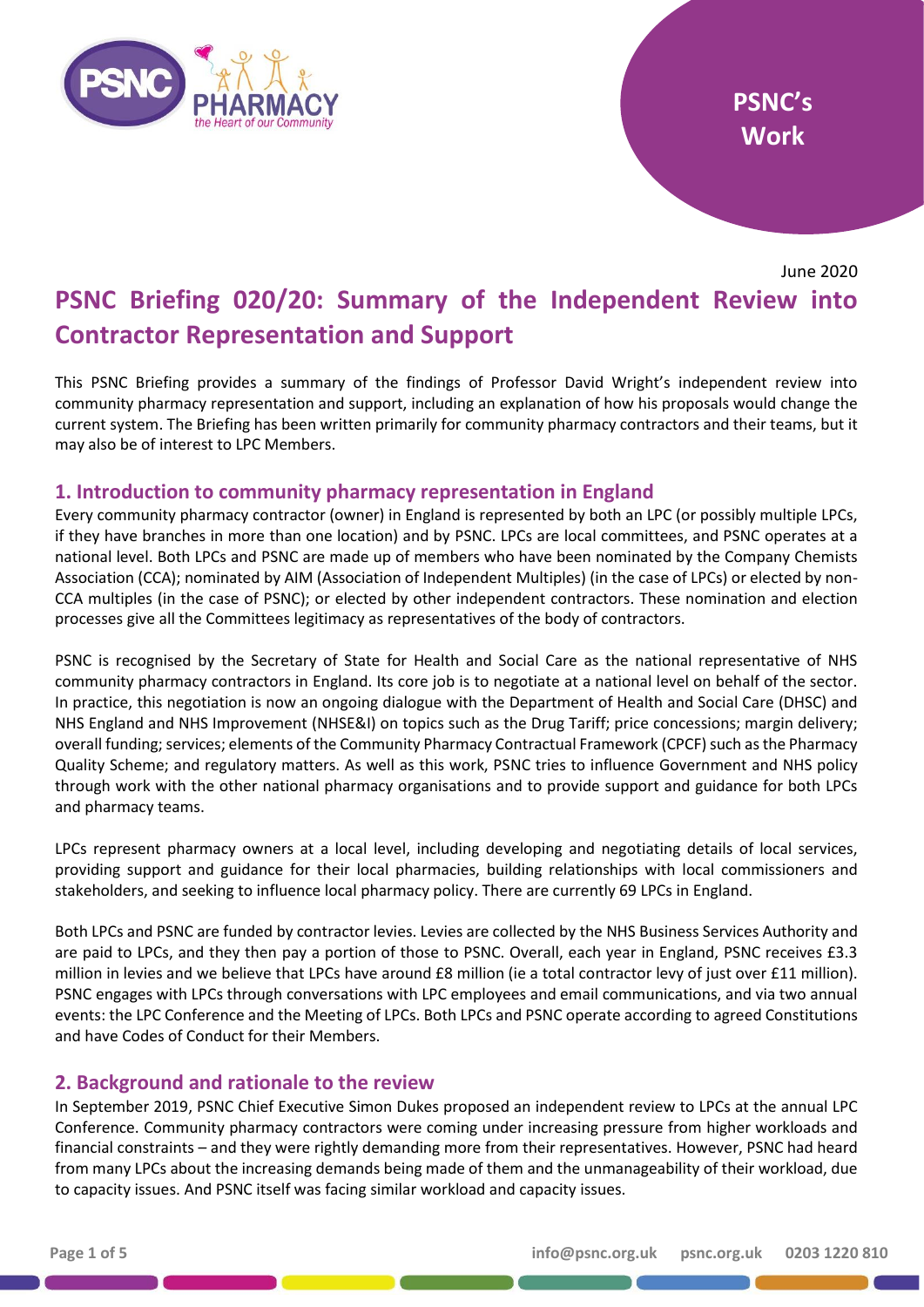

PSNC was conscious that the implementation of the five-year CPCF deal, and all the changes that that will bring for pharmacies, would only serve to increase the demands being made of contractors. LPCs and PSNC needed to find new ways of working together to manage this, and the independent review was commissioned to identify potential ways to do this. The review would also act as a sense check to ensure that contractors are getting the best value for money and receiving the best levels of support possible in return for the levies they pay to LPCs and, indirectly, to PSNC.

## **FAQ How was the review commissioned?**

PSNC and the LPCs collectively agreed some terms of reference for the review. There were also key requirements in terms of delivery dates, resources, independence of reviewer and team, and cost. Candidates were then sought who could meet the terms of reference.

## **FAQ How was Professor Wright chosen to lead this review?**

There were a number of criteria required of the Chair of the review:

- 1. The Chair had to be independent (not linked to a particular part of the sector or PSNC/LPC)
- 2. The Chair had to agree to follow the agreed Terms of Reference
- 3. The Chair had to commit to reporting back by spring 2020
- 4. The cost had to be less than £100k
- 5. The Chair had to have access to a review team (because there was no resource within PSNC or LPCs to support/assist the review process)
- 6. The Chair ideally had to have experience in reviews/report writing
- 7. The Chair ideally had to have knowledge of the pharmacy sector and/or wider healthcare and NHSE&I
- 8. The Chair ideally had to have knowledge of LPCs and PSNC

We were particularly pleased to be able to select an academic for this role and we were impressed by Professor Wright's commitment to the sector and to finding evidence-based recommendations.

## **FAQ How much did the review cost and who paid that?**

We were pleased that the total cost came in at under the projected maximum of £100,000, even with a small contingency allowance: it cost £70,000. PSNC paid 30% of the costs with the remaining 70% split between all LPCs.

## **3. How was the review carried out?**

Professor Wright and his team of researchers engaged with a large number of people in the community pharmacy sector and beyond, trying to find out the answers to key questions such as what was working well in LPCs and at PSNC; which areas needed improvement; and how contractors could get better value for money from the levies they pay to both LPCs and indirectly to PSNC.

Initial engagement was via interviews and focus groups with contractors and LPC Chief Officers. The findings from these then informed national surveys which were completed by contractors and by LPCs. PSNC was not surveyed, but rather Professor Wright and his team interviewed Committee Members as well as some senior members of staff. The research team then collated and analysed the results of all of this engagement to inform their recommendations.

#### **FAQ Did PSNC manage Professor Wright's delivery of this project?**

No**.** PSNC 'held the pen' for the terms of reference and contract which was approved by PSNC and the LPCs. Once the terms of reference and the contract had been agreed, PSNC handed over to Professor Wright and his team and did not manage delivery of the project. Throughout the review, Professor Wright's Steering Committee ensured that the work stayed on track. This Steering Committee was made up of representatives from LPCs and PSNC, as well as community pharmacy contractors and their other representative bodies, AIM, the CCA and the NPA.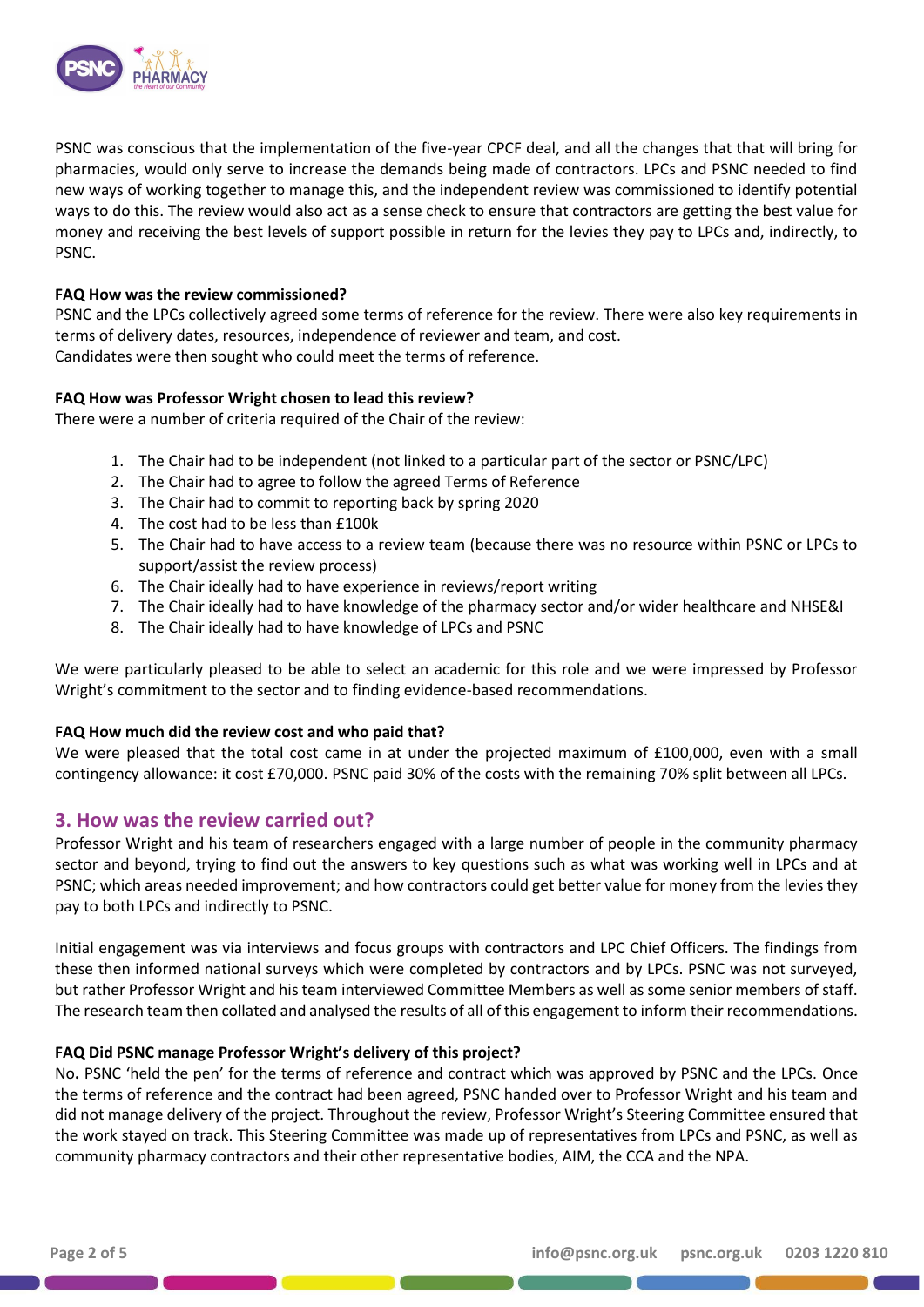

## **FAQ Were any other stakeholders consulted?**

Yes, as is set out in his report, Professor Wright consulted with the pharmacy negotiators in Scotland and Wales, and individuals involved in the representation of other primary care professions.

## **FAQ What assurances do we have that this was an open and independent review?**

Professor Wright is a well-known pharmacy academic who has experience of similar reviews. He is not linked to the community pharmacy sector. Agendas and Minutes of Professor Wright's Steering Committee meetings are available to download from the review website at: **[pharmacy-review.org](https://pharmacy-review.org/)**

## **FAQ If the review is independent, why is this a PSNC summary?**

With no communications or PR resource himself, and to try to be as economical as possible, Professor Wright asked PSNC's Director of Communications to assist with initial communications to announce the review to the sector. Professor Wright does not have links to the pharmacy press or ways to reach LPC Chief Officers and Members, and so also sought help from PSNC in order to do this – without this sort of reach, the review could not have been a success. PSNC is writing a summary of the review now to help contractors and LPCs to understand the background to it, as well as the key findings.

## **4. Independent Review: Key findings**

Professor Wright and his team have set out 33 recommendations for the future, including a new integrated LPC/PSNC structure which would change the ways in which all the Committees operate. In particular, Professor Wright recommends that the elected PSNC Committee should be replaced by a Council of LPC Chairs – this would be significant change, allowing LPC representatives to have the final say in major national negotiations, as happens in other primary care representation structures.

While not being critical of LPC or PSNC Members, nor their executive teams, Professor Wright does recommend that all the Committees should operate under an improved, standardised governance system, overseen by a separate governing body. This would also provide a separate body to make decisions on contractor levies and to give contractors more transparency about where their levy payments are being used.

The recommendations also include measures to bring local and national representation functions closer together, such as through better networks, more centralised functions (e.g. HR support) and improved systems to support the development of innovative community pharmacy services and assess their impact. LPCs representing fewer than 200 contractors should consider merging to ensure better value for money; they should have a maximum of ten members; and their focus should be on representation, rather than support. For contractors, this would mean that some of the local guidance and support offerings from the LPCs would be delivered nationally, and LPC activities would likely become more standardised.

Professor Wright also wants to see better engagement between all the Committees and contractors; attempts to bring the patient voice into representation work; a national vision and strategy for community pharmacy in England as well as an external communications strategy to improve perceptions of the sector; and an end to the reliance on the goodwill of individuals on Committees to carry out contractor representation. He also suggests a rebrand so that PSNC becomes Community Pharmacy England and that all LPCs adopt a new naming format of 'Community Pharmacy [locality]'.

Independent contractors will continue to be able to seek election onto LPCs and AIM, CCA and NPA will continue to nominate representatives as LPC Members. Rather than holding separate elections, the PSNC Council would be made up of Chairs from those LPCs. PSNC will also have a Negotiating Team consisting of contractors and contractor representatives who are employed and extensively trained. The creation of new policy units and a Negotiations Strategy Committee were suggested to support the new, more dynamic negotiating process, and to ensure that all decisions are in line with one agreed strategy which has approval from the proposed Council of LPC Chairs.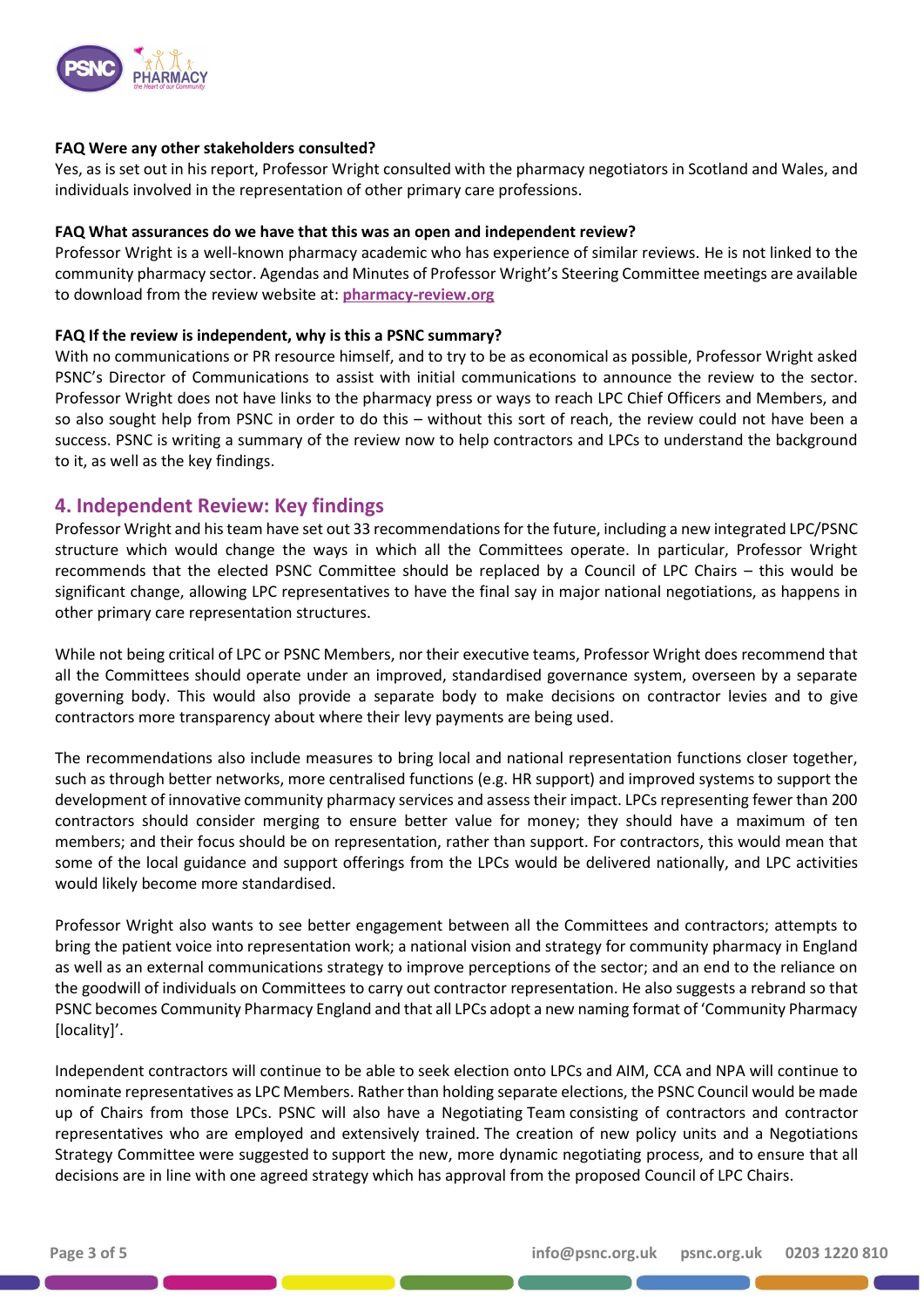

## **FAQ What will PSNC now do with the recommendations?**

The Committee will first consider the recommendations at its June meeting. PSNC and LPC Members will then meet at the start of July to talk about the best ways forward. It was always PSNC's intention to take on board the findings and to try to implement recommendations about PSNC so that we are providing the best possible service and value for contractors. We will look to work with LPCs to implement any recommendations about the interface between PSNC and the LPCs and we will encourage LPCs to adopt any recommendations about LPCs.

## **FAQ Will all LPCs be forced to adopt the recommendations of the review?**

The review team and PSNC have no power to force anyone to do anything. PSNC will look to engage and work with LPCs so that we can collectively make improvements to the services we offer to contractors using the review findings.

## **FAQ Does PSNC want to increase the LPC levy or reduce the number of LPCs?**

The report recognises the considerable constraints on PSNC's capacity to carry out its core functions, and that PSNC needs greater resource in order to do so. We agree that further resource is needed if we are to implement the recommendations of the review. Where this money should come from is a topic for discussion with the sector. Professor Wright has recommended that LPCs review their size to ensure that they are representing enough contractors to operate efficiently. In time, as these reviews are carried out, we would expect there to be some change in the total number of LPCs, but we have no fixed view on how many LPCs there should be.

## **FAQ Will the outputs of this review help us to improve the five-year CPCF?**

This review was not related to the negotiations on the CPCF. Although negotiation of the CPCF is a core part of PSNC's role, this review was looking to the future and at pharmacy representation as a whole (i.e. at both national and local levels) to find ways for both PSNC and the LPCs to work more effectively on behalf of the contractors we represent. The outcomes of this review will not affect the negotiated five-year deal on the CPCF, but they will affect the ways in which PSNC and LPCs work in the future, and we hope changes made will help us to negotiate and work together more effectively. It is worth noting that the progress of the CPCF has already been disrupted to some extent by the COVID-19 pandemic and negotiations about future arrangements are ongoing.

## **5. Next steps for contractors, LPCs and PSNC**

Community pharmacy contractors can read Professor Wright's full report via his website at: **[pharmacy-review.org](https://pharmacy-review.org/)** There will also be a chance to learn more and to ask questions of Professor Wright in his webinar being held at **7pm on Monday 29th June**.

#### **[Click here to register for the webinar.](https://view6.workcast.net/register?cpak=5194367971747502)**

PSNC and LPC Members will meet digitally on Wednesday 8th July both to question Professor Wright on his findings and to consider ways to take forward his recommendations. This is likely to be followed by working group activity over the summer and further engagement with contractors.

We hope that this review will be the catalyst for open, honest and transparent conversations about the future of pharmacy representation. The review recommendations keep contractors at the heart of all representative activity – only contractors or nominated contractor representatives should have voting rights on LPCs and PSNC, and the PSNC Negotiating Team would comprise contractors and contractor representatives who are employed and extensively trained for the role – and the conversations we now need to have will involve them, as well as LPCs and PSNC.

#### **FAQ How will we measure the success of the review?**

PSNC and the LPCs, as well as the contractors they serve, will need to monitor the impact of any changes made following the review on an ongoing basis. As Professor Wright highlights, this is the first review of its type and there are likely to be further reviews in the future to monitor progress.